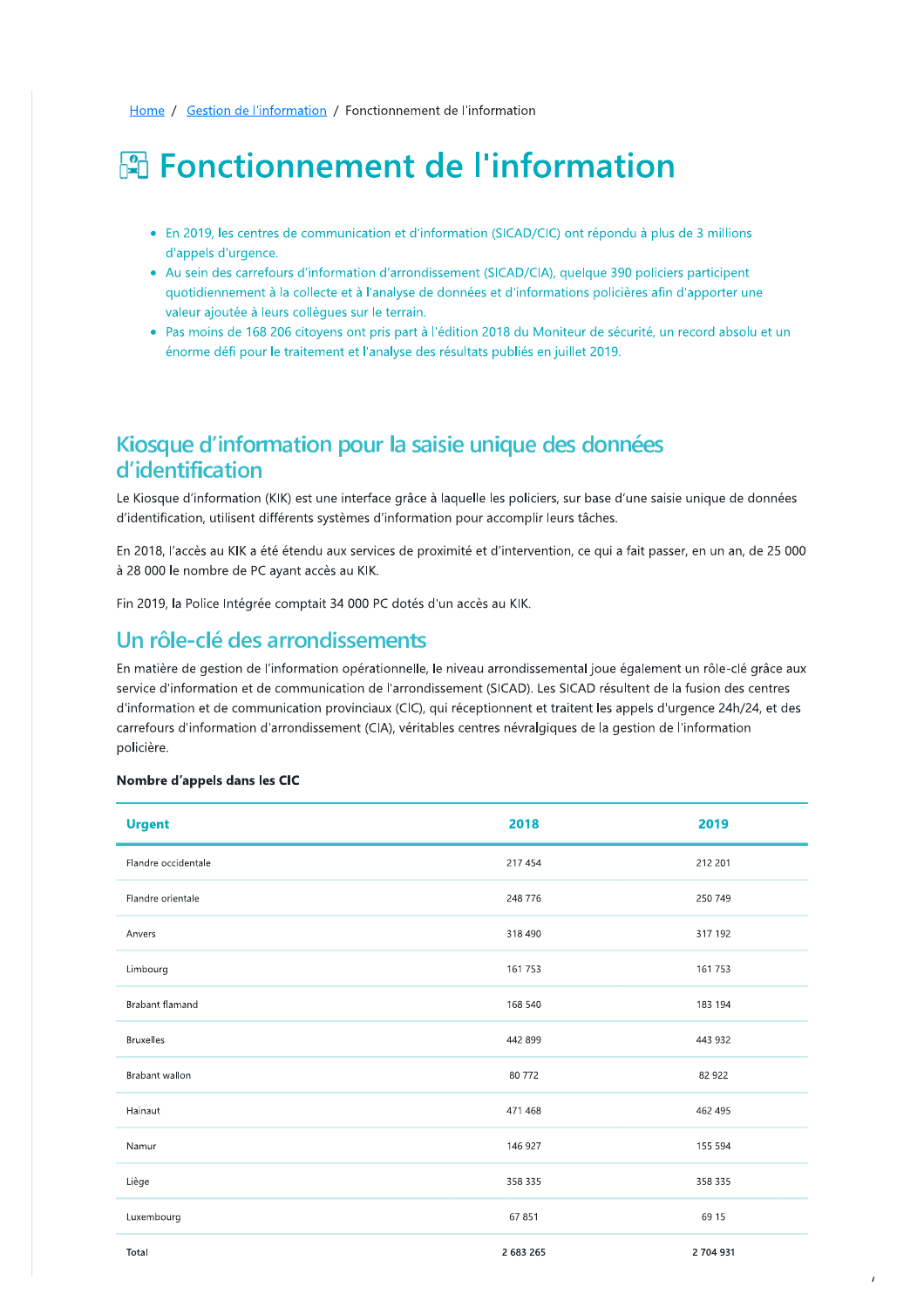This website uses cookies to ensure you get the best experience on our website.

| Flandre orientale      | 10 749  | 10 558  |
|------------------------|---------|---------|
| Anvers                 | 98 346  | 98 787  |
| Limbourg               | 15 942  | 16 506  |
| Brabant flamand        | 20 197  | 18 680  |
| <b>Bruxelles</b>       | 32 5 34 | 35 312  |
| Brabant wallon         | 16 860  | 18 744  |
| Hainaut                | 13 9 36 | 16 374  |
| Namur                  | 15 5 11 | 15 4 93 |
| Liège                  | 71 454  | 77 912  |
| Luxembourg             | 18 9 36 | 19 541  |
| Total                  | 327 748 | 340 509 |
| <b>Total</b>           | 2018    | 2019    |
|                        |         |         |
| Flandre occidentale    | 230 737 | 224 781 |
| Flandre orientale      | 259 525 | 261 307 |
| Anvers                 | 416 836 | 415 979 |
| Limbourg               | 177 695 | 178 179 |
| <b>Brabant flamand</b> | 188 737 | 201 874 |
| <b>Bruxelles</b>       | 475 433 | 479 244 |
| Brabant wallon         | 97 632  | 101 688 |
| Hainaut                | 485 404 | 478 869 |
| Namur                  | 162 438 | 171 087 |
| Liège                  | 429 789 | 443 476 |
| Luxembourg             | 86 787  | 88 956  |



 $\bar{I}$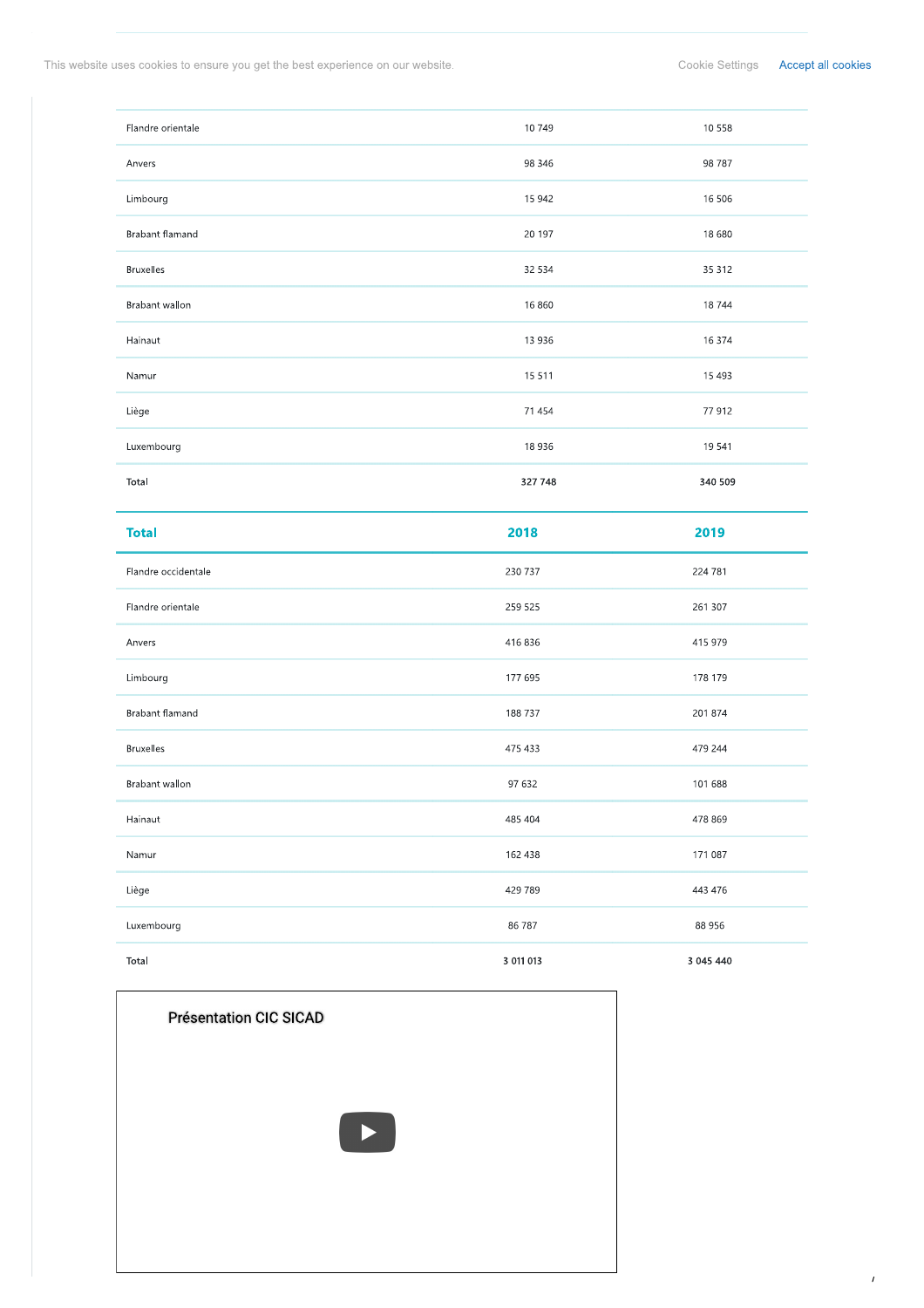#### Gestion de l'information policière

Les CIA au sein des SICAD constituent les véritables pierres angulaires de la gestion de l'information policière de la Police Intégrée. On y collecte, analyse et retravaille les données et informations policières afin d'en extraire une plusvalue pour le travail de terrain. Comment ? En établissant des recoupements et des liens, en identifiant de nouveaux phénomènes ou tendances criminels ou sécuritaires, en aidant à orienter les actions policières et en s'assurant du flux des données et informations auprès des services de police qui en ont besoin pour l'exécution de leurs missions.

En 2019, quelque 390 membres du personnel de la Police Intégrée travaillaient à la gestion de l'information policière opérationnelle dans les CIA, contre 344 en 2018.

Au niveau central, la Direction des opérations de police judiciaire (DGJ/DJO) et la Direction des opérations de police administrative (DGA/DAO) s'attellent spécifiquement à la gestion de l'information policière. L'an dernier, DJO a disposé de 61 personnes pour remplir cette fonction, contre 60 en 2018. Quant à DAO, elle a pu compter sur 37 membres du personnel, contre 40 en 2018. DAO et DJO forment, avec le Single Point of Operational Contact (SPOC) de la Direction de la coopération internationale (CGI), le Point de contact national (PCN), un service de permanence 24/7.

#### Nouvelle version du système de dispatching ASTRID

L'année passée, le système de dispatching pour les services de police a poursuivi sa migration, passant ainsi de la version 8 à la version 9. La modernisation de la technologie CAD (Computer Aided Dispatching System) a un impact sur le fonctionnement et l'organisation des services de police, en particulier les centres de communication et d'information des arrondissements (SICAD/CIC) de la Police Fédérale.

Après la migration de cing CIC en 2018, un seul CIC a migré vers le CAD 9 en 2019. La migration des cing autres CIC est prévue en 2020.



### Statistiques de criminalité approfondies grâce au Moniteur de sécurité

Comme chaque année, la Police Fédérale a publié au début du mois de juillet les statistiques policières de criminalité de l'année écoulée, accompagnées cette fois du Moniteur de sécurité 2018. Cette publication vient parachever un important travail d'enquête, d'analyse et de synthèse de la part des analystes de la Direction de l'information policière et des moyens ICT (DRI/BIPOL).

Entre mars et mai 2018, la police a organisé - pour la première fois depuis 10 ans - une nouvelle enquête de grande ampleur auprès de la population, portant notamment sur le sentiment d'(in)sécurité, la disposition à porter plainte, la victimisation et l'appréciation des services de police par la population belge, tant au niveau local (communes, zones de police) que fédéral. Pas moins de 168 206 citoyens ont pris part à ce Moniteur de sécurité, un record absolu !

Les résultats de cette enquête donnent davantage de profondeur aux statistiques policières de criminalité (en l'occurrence celles de 2018), car non seulement les chiffres sur les faits enregistrés sont analysés, mais aussi l'opinion de la population et des victimes de ces faits est prise en compte. Cela représente une mine d'informations, notamment pour les plans de sécurité à différents niveaux de politique.

Le Moniteur de sécurité est une initiative de la Police Fédérale, en collaboration avec la Police Locale, la Direction générale Sécurité et Prévention du SPF Intérieur et les communes.

Tous les chiffres sont disponibles sur www.stat.policefederale.be